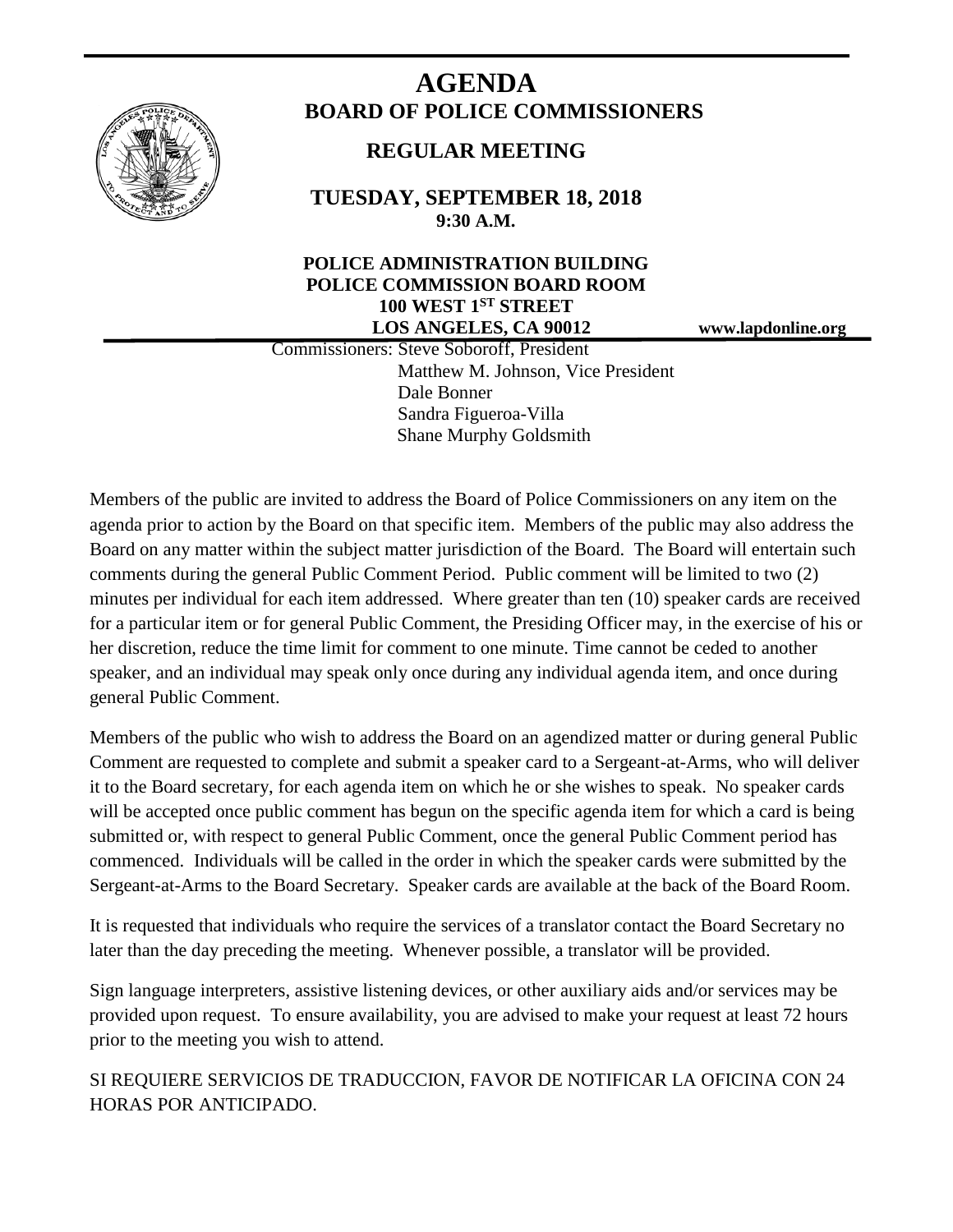#### 1. **CONSENT AGENDA ITEMS**

A. DEPARTMENT'S REPORT, dated September 12, 2018, relative to a travel authority for the Chief of Police, to attend the Grand Opening of the National Law Enforcement Museum, October 11, 2018 through October 12, 2018, in Washington, DC., as set forth. [\[BPC #18-0309\]](http://www.lapdpolicecom.lacity.org/091818/BPC_18-0309.pdf)

Recommendation(s) for Board action:

APPROVE the Department's report.

B. DEPARTMENT'S REPORT, dated September 14, 2018, relative to a monetary donation in the amount of \$6,120.00, from the Los Angeles Police Foundation, to be used to support Northwestern University's research project, "2017 LAPD TASER Use: Patterns and Trends", for the benefit of the Los Angeles Police Department, as set forth. [\[BPC #18-0306\]](http://www.lapdpolicecom.lacity.org/091818/BPC_18-0306.pdf)

Recommendation(s) for Board action:

APPROVE the Department's report and ACCEPT the donation.

C. DEPARTMENT'S REPORT, dated September 14, 2018, relative to a monetary donation totaling \$5,790.00, from the Los Angeles Dodgers, LLC., to be utilized for food and recreational activities and events, for the benefit of the Los Angeles Police Department Cadet Program, as set forth. [\[BPC #18-0307\]](http://www.lapdpolicecom.lacity.org/091818/BPC_18-0307.pdf)

Recommendation(s) for Board action:

APPROVE the Department's report and ACCEPT the donation.

#### 2. **REGULAR AGENDA ITEMS**

A. DEPARTMENT'S REPORT, dated September 12, 2018, relative to the Ethics Enforcement Section Quarterly Report, First Quarter, 2018, as set forth.

[\[BPC #18-0302\]](http://www.lapdpolicecom.lacity.org/091818/BPC_18-0302.pdf)

Recommendation(s) for Board action:

APPROVE the Department's report.

B. DEPARTMENT'S REPORT, dated September 12, 2018, relative to the Ethics Enforcement Section Quarterly Report, Second Quarter, 2018, as set forth.

[\[BPC #18-0308\]](http://www.lapdpolicecom.lacity.org/091818/BPC_18-0308.pdf)

Recommendation(s) for Board action:

APPROVE the Department's report.

C. DEPARTMENT'S REPORT, dated September 18, 2018, relative to the Blake-Justice Consent Decree – Fiscal Year 2017-2018 Annual Report, as set forth.

[\[BPC #18-0303\]](http://www.lapdpolicecom.lacity.org/091818/BPC_18-0303.pdf)

Recommendation(s) for Board action:

APPROVE the Department's report and TRANSMIT to the Personnel Department, Selection Division.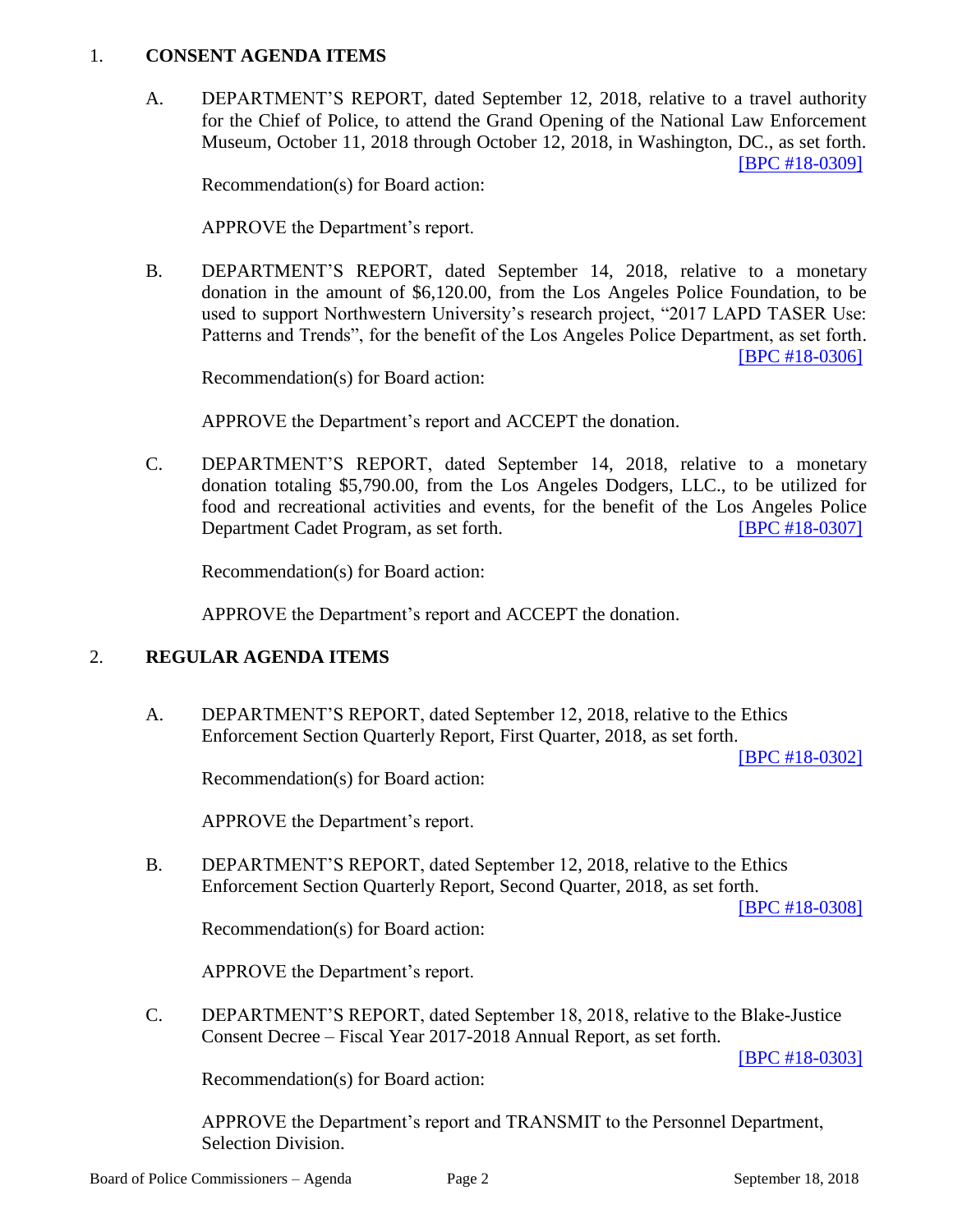D. DEPARTMENT'S REPORT, dated August 14, 2018, relative to the request for approval of extension and reprogramming of funds for the 2014 Community Oriented Policing Services Community Policing Development Grant – (Council File #14-1730), as set forth. **EXECUTE: EXECUTE: EXECUTE: EXECUTE: EXECUTE: EXECUTE: EXECUTE: EXECUTE: EXECUTE: EXECUTE: EXECUTE: EXECUTE: EXECUTE: EXECUTE: EXECUTE: EXECUTE: EXECUTE: EXECUTE: EXECUTE: EXECU** 

Recommendation(s) for Board action:

APPROVE the Department's report.

E. DEPARTMENT'S REPORT, dated September 12, 2018, relative to the grant application and award for the 2018-2019 Off-Highway Motor Vehicle Recreation Grant, as set forth. **IBPC #18-0305** 

Recommendation(s) for Board action:

APPROVE the Department's report and TRANSMIT concurrently to the Mayor and City Council.

F. DEPARTMENT'S REPORT, dated September 12, 2018, relative to the memorandum of agreement and award acceptance for the Fiscal Year 2018-2019 Juvenile Justice Crime Prevention Act Program, as set forth. [\[BPC #18-0310\]](http://www.lapdpolicecom.lacity.org/091818/BPC_18-0310.pdf)

Recommendation(s) for Board action:

APPROVE the Department's report and TRANSMIT to the Mayor and City Council.

## 3. **REPORT OF THE CHIEF OF POLICE**

- Significant Incidents and activities occurring during the period of September 11, 2018 through September 18, 2018
- Crime Statistics
- Department Personnel Strength

## **4. PUBLIC COMMENT PERIOD**

#### **5. CLOSED SESSION ITEMS**

A. PUBLIC EMPLOYEE DISCIPLINE/DISMISSAL/RELEASE/PUBLIC EMPLOYEE PERFORMANCE EVALUATION. K9-Contact requiring hospitalization, In-Custody Death-Reclass (ICD), and Officer Involved Shooting (OIS). Government Code Section 54957.

| One Police Officer III                                   |
|----------------------------------------------------------|
| Two Police Officer II<br>(Date of Occurrence $-10/18/17$ |
|                                                          |
|                                                          |

- 2. OIS #072-17 One Sergeant I *(Date of Occurrence – 11/09/17* Two Police Officer III+1 *Involved Party – S. Johnson)* One Police Officer III
- Two Police Officer II Two Police Officer I